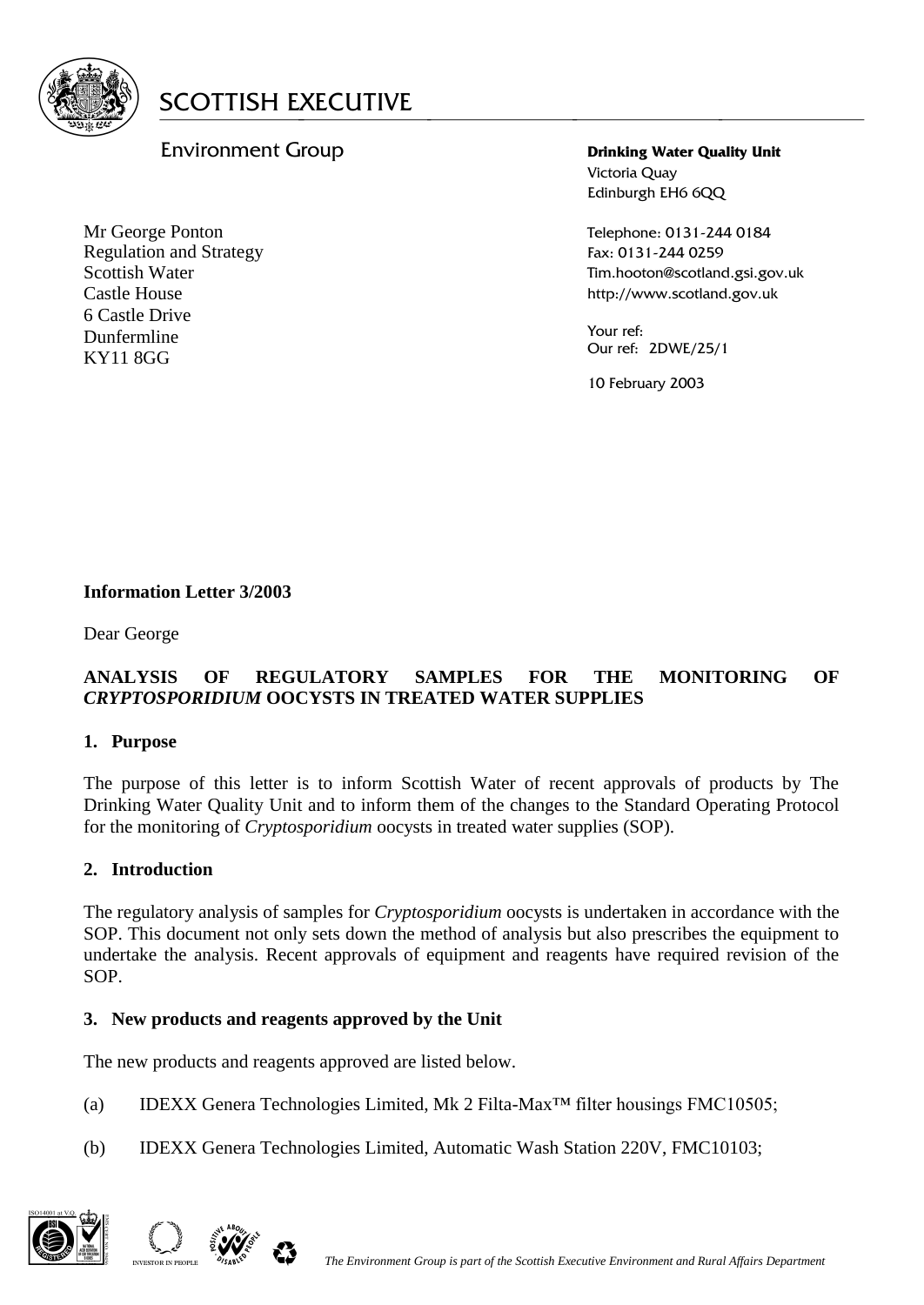- (c) Biotech Frontiers, *Easy*Seed™, Distributed by TCS Water Sciences;
- (d) Pall Life Sciences Envirochek™ filter for the sampling of *Cryptosporidium* oocysts;
- (e) Dynal Biotech MPC-S magnetic particle concentrator; and
- (f) Biotech Frontiers, *Easy*PC™, Distributed by TCS Water Sciences

**4.** Further information about each of the approved products and reagents can be found on the appropriate Company's web site.

#### **5. Enquiries**

Enquiries about this letter should be addressed to Dr Donald Reid (Tel No: 0131 244 0278) or Email: [donald.reid@scotland.gsi.gov.uk.](mailto:donald.reid@scotland.gsi.gov.uk) please acknowledge receipt of this letter using the attached form.

Yours sincerely

## **TIM HOOTON Drinking Water Quality Regulator for Scotland**